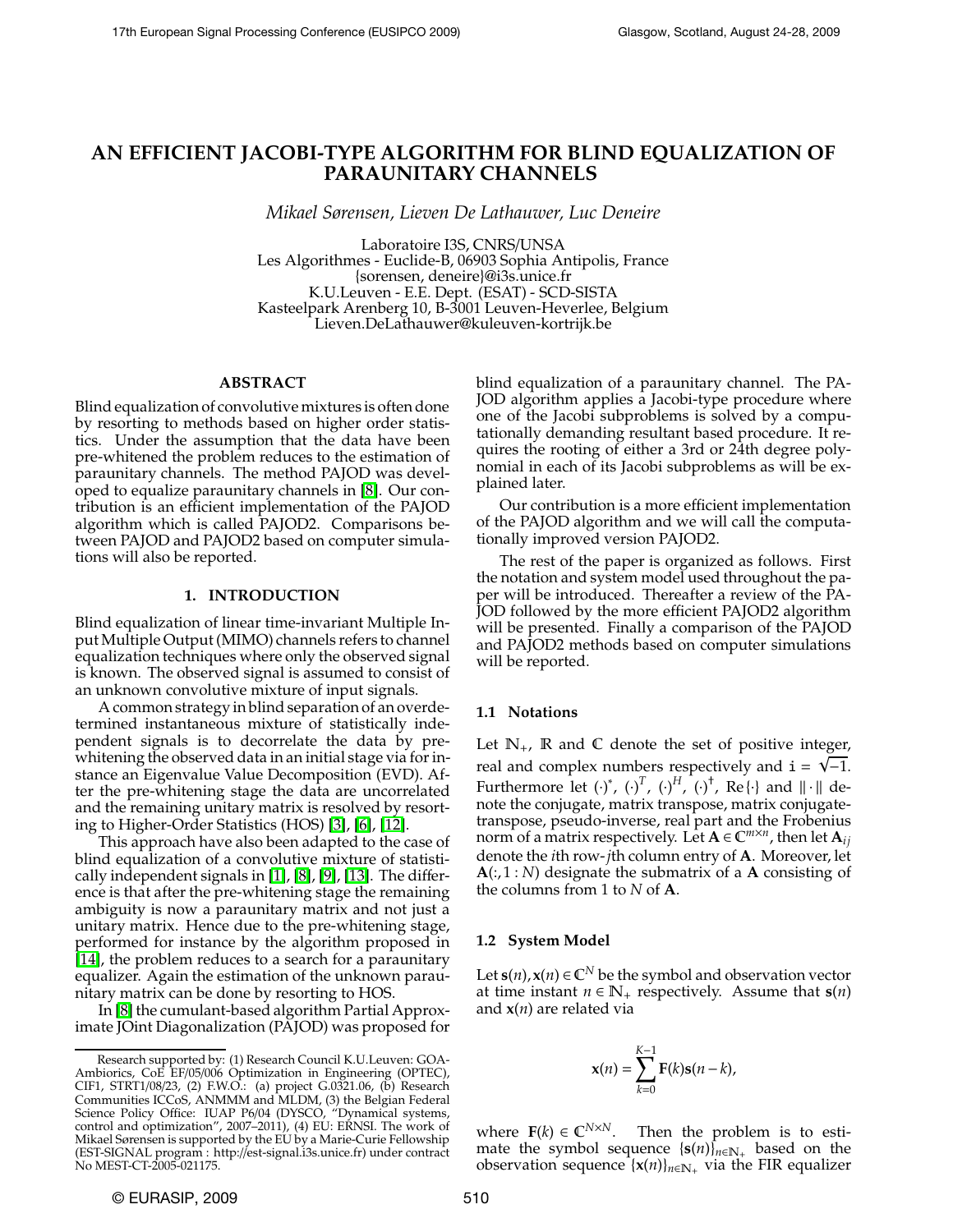{**H**(*l*)}*l*∈{0,...,*L*−1} <sup>⊂</sup> <sup>C</sup> *N*×*N*

$$
\mathbf{y}(n) = \sum_{l=0}^{L-1} \mathbf{H}(l)\mathbf{x}(n-l) \n= \sum_{l=0}^{L-1} \sum_{k=0}^{K-1} \mathbf{H}(l)\mathbf{F}(k)\mathbf{x}(n-l-k),
$$

where  $y(n)$  is the recovered symbol vector at time instant *n*, and under the assumptions:

- $\mathbf{s}_i(n)$  are mutually independent i.i.d., zero-mean processes with unit-variance for all  $i \in \{0, \ldots, N-1\}$ .
- $s(n)$  is stationary up to order  $r = 4$  and hence the marginal cumulants of order  $r = 4$  do not depend on *n*.
- At most one source has zero marginal cumulant of order  $r = 4$ .
- The global transfer matrix  $G(z) = F(z)H(z)$  is paraunitary and hence the equalizer  $H(z)$  is paraunitary since  $F(z)$  is paraunitary by assumption.

#### **2. PAJOD**

The notion of contrast optimization was introduced in [\[10\]](#page-4-8) and applied in the framework of MIMO equalization in [\[7\]](#page-4-9). Under the assumption that there exists an equalizer that will fully recover the symbols, an equalizer corresponding to the global maximum of the contrast function is guaranteed to recover the symbol sequence, see [\[7\]](#page-4-9) for details.

In [\[8\]](#page-4-0) it was shown that if the cumulants of the observed data are stored in a set of  $NL \times NL$  matrices, denoted  $M(b, \gamma)$ , in such a way that for a fixed pair  $(\mathbf{b}, \gamma) = (\begin{bmatrix} b_1, b_2 \end{bmatrix}, \begin{bmatrix} \gamma_1, \gamma_2 \end{bmatrix})$  we have the relation

$$
\mathcal{M}_{\alpha_1 N + a_1, \alpha_2 N + a_2}(\mathbf{b}, \gamma) =
$$
  
Cum[ $y_{a_1}$  $(n - \alpha_1)$ ,  $y_{a_2}^*$  $(n - \alpha_2)$ ,  $y_{b_1}$  $(n - \gamma_1)$ ,  $y_{b_2}^*$  $(n - \gamma_2)$ ].

<span id="page-1-0"></span>Then the function

$$
\mathcal{J}_2^2 = \sum_{\mathbf{b}, \gamma} ||\text{Diag}\left(\mathbb{H}\mathcal{M}(\mathbf{b}, \gamma)\mathbb{H}^{\mathbf{H}}\right)||^2, \tag{1}
$$

where  $\|\text{Diag}(A)\|^2 = \sum_{i} |A_{ii}|^2$  and  $H =$ [**H**(0),**H**(1),...,**H**(*L* − 1)] ∈  $\mathbb{C}^{N \times NL}$  is a contrast function. Furthermore it was shown that H is a semi-unitary matrix, i.e.  $H H^H = I$ . A matrix for a fixed pair  $(b, \gamma)$ will in the following be referred to as a matrix slice of M and will be denoted by  $M^{(p)}$  where the upper index indicates *p*th slice of M.

### **2.1 Jacobi Procedure for Semi-Unitary matrices**

To numerically find the semi-unitary matrix H that will maximize the contrast [\(1\)](#page-1-0) a Jacobi procedure was proposed in [\[8\]](#page-4-0). This procedure can be seen as a double extension of the JADE algorithm [\[3\]](#page-4-1),[\[4\]](#page-4-10). First, the unknown matrix is semi-unitary instead of unitary. Second, only the *N* first diagonal entries are of interest.

A Jacobi procedure is based on the fact that any *NL*×*NL* unitary matrix with determinant equal to one can be parametrized as a product of Givens rotations [\[11\]](#page-4-11):

$$
\mathbb{V} = \prod_{i=1}^{NL-1} \prod_{j=i+1}^{NL} \Theta[i,j]^H,
$$

where Θ[*i*, *j*] is equal to the identity matrix, except for

$$
\Theta_{ii}[i, j] = \Theta_{jj}[i, j] = \cos(\theta[i, j]),
$$
  
\n
$$
\Theta_{ij}[i, j] = -\Theta_{ji}[i, j]^* = \sin(\theta[i, j])e^{i\phi[i, j]}, \quad \theta[i, j], \phi[i, j] \in \mathbb{R}.
$$

Let V denote the product of Givens matrices with the initial value  $V = I_{NL}$ . The updating rules are given by  $\mathbb{V} \leftarrow \Theta[i, j]^H \mathbb{V}$  and  $\mathcal{M}(\mathbf{b}, \gamma) \leftarrow \Theta[i, j]^H \mathcal{M}(\mathbf{b}, \gamma) \Theta[i, j]$ . In the proposed PAJOD algorithm the semi-unitary matrix H is determined as the first *N* rows of the unitary matrix V that maximizes

<span id="page-1-1"></span>
$$
\mathcal{J}_{2}^{2}(i,j) = \sum_{\mathbf{b},\gamma} \sum_{k=1}^{N} \left| \left( \Theta[i,j]^{H} \mathcal{M}(\mathbf{b},\gamma) \Theta[i,j] \right)_{kk} \right|^{2}
$$

$$
= \sum_{\mathbf{b},\gamma} \sum_{k=1}^{N} \left| \sum_{\eta,\mu=1}^{NL} \Theta_{\eta k}[i,j]^{*} \Theta_{\mu k}[i,j] \mathcal{M}_{\eta\mu}(\mathbf{b},\gamma) \right|^{2}
$$

$$
= \sum_{p} \sum_{k=1}^{N} \left| \sum_{\eta,\mu=1}^{NL} \Theta_{\eta k}^{*}[i,j] \Theta_{\mu k}[i,j] \mathbf{M}_{\eta\mu}^{(p)} \right|^{2}.
$$
 (2)

The problem is illustrated in figure [1](#page-2-0) for the case when *j* ≤  $\overline{N}$ . Since plane rotations where *i* > *N* do not have any effect on the first *N* rows of the matrix slices of M only Givens rotations where  $i \leq N$  are considered. Furthermore one has to distinguish between the cases where  $j \leq N$  and  $j > N$ .

Let  $\overline{\mathbf{M}}^{(p)} = \Theta[i,j]^{H} \mathbf{M}^{(p)} \Theta[i,j]$  and for notational convenience let  $c = cos(\theta[i, j])$  and  $s = sin(\theta[i, j])e^{i\phi[i, j]}$ . Then for the case where  $j \leq N$  equation [\(2\)](#page-1-1) is equal to

$$
\mathcal{J}_2^2(i,j)\Big|_{j\leq N} = \sum_p |\overline{\mathbf{M}}_{ii}^{(p)}|^2 + |\overline{\mathbf{M}}_{jj}^{(p)}|^2 + cst,
$$
 (3)

where  $cst \in \mathbb{R}$  is independent of  $\Theta[i, j]$  and

<span id="page-1-2"></span>
$$
\overline{\mathbf{M}}_{ii}^{(p)} = \begin{bmatrix} c & -s \end{bmatrix} \begin{bmatrix} \mathbf{M}_{ii}^{(p)} & \mathbf{M}_{ij}^{(p)} \\ \mathbf{M}_{ji}^{(p)} & \mathbf{M}_{jj}^{(p)} \end{bmatrix} \begin{bmatrix} c \\ -s^* \end{bmatrix}
$$

and

$$
\overline{\mathbf{M}}_{jj}^{(p)} = \begin{bmatrix} s^* & c \end{bmatrix} \begin{bmatrix} \mathbf{M}_{ii}^{(p)} & \mathbf{M}_{ij}^{(p)} \\ \mathbf{M}_{ji}^{(p)} & \mathbf{M}_{jj}^{(p)} \end{bmatrix} \begin{bmatrix} s \\ c \end{bmatrix}.
$$

The maximization problem [\(3\)](#page-1-2) is equivalent to the JADE diagonalization problem and therefore the JADE algorithm [\[3\]](#page-4-1) can be applied to solve this problem.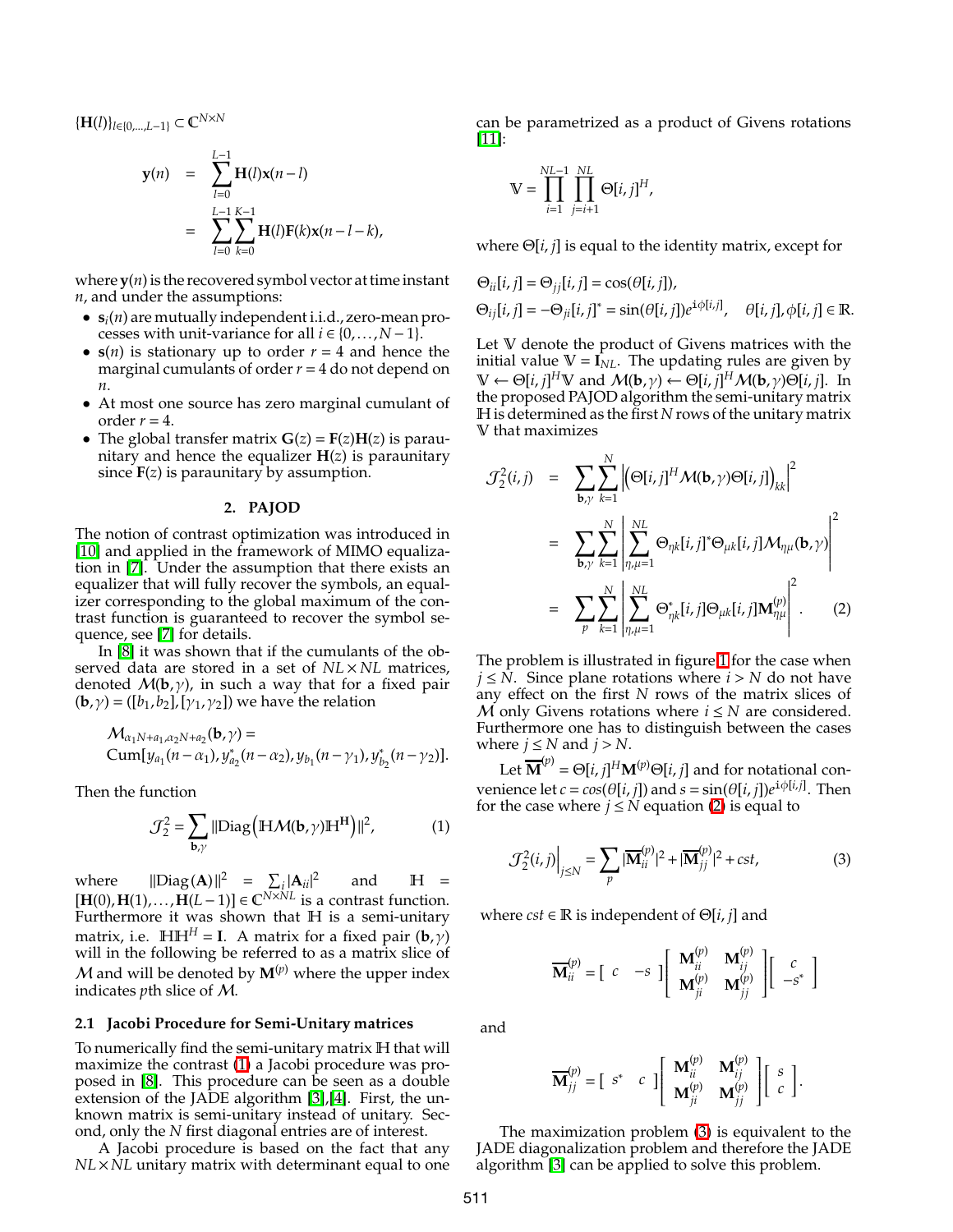

<span id="page-2-0"></span>Figure 1: The figure illustrates the PAJOD optimization problem for the case when  $j \leq N$  and **b** varies in  $\{1,\ldots,N\}^2$  and  $\gamma$  in  $\{0,\ldots,L-1\}^2$ . The aim of the Givens rotation matrix Θ[*i*, *j*] is to jointly diagonalize the set of matrices  $\{{\bf M}^{(p)}\}$  by maximizing the entries  ${\bf M}^{(p)}_{ii}$  and  ${\bf M}^{(p)}_{jj}$ *jj* for all *p*.

When  $j > N$  only the first diagonal term should be maximized, and the equation [\(2\)](#page-1-1) reduces to

<span id="page-2-1"></span>
$$
\mathcal{J}_2^2(i,j)\Big|_{j>N} = \sum_{p} |\overline{\mathbf{M}}_{ii}^{(p)}|^2. \tag{4}
$$

In [\[8\]](#page-4-0) a resultant based [\[5\]](#page-4-12) approach was taken to solve the maximization problem [\(4\)](#page-2-1). It amounted to the rooting of a 24th order degree polynomial containing at most 8 real roots.

An outline of the PAJOD algorithm can be seen in algorithm [1.](#page-2-2)

#### **3. PAJOD2**

This section will introduce the PAJOD2 algorithm which is a computational improved version of the PA-JOD algorithm. When  $j \leq N$ , then the PAJOD2 algorithm will apply the JADE algorithm to solve the Jacobi subproblem, just as in the PAJOD case.

When *j* > *N* a more efficient eigenvector based approach will be proposed. In the derivation we will make use of the trigonometric identities

$$
2\cos^{2}(\theta) = (1 + \cos(2\theta))
$$
  
\n
$$
2\sin^{2}(\theta) = (1 - \cos(2\theta))
$$
  
\n
$$
2\cos(\theta)\sin(\theta) = \sin(2\theta)
$$
  
\n
$$
\cos(2\phi) = \cos^{2}(\phi) - \sin^{2}(\phi)
$$
  
\n
$$
\sin(2\phi) = 2\cos(\phi)\sin(\phi)
$$

Let  $\theta = \theta[i, j], \phi = \phi[i, j], \hat{c} = \cos(2\theta), \hat{s} = \sin(2\theta), \alpha^{(p)} =$  $\mathbf{M}^{(p)}_{ii} - \mathbf{M}^{(p)}_{jj}$  and  $\beta^{(p)} = \mathbf{M}^{(p)}_{ii} + \mathbf{M}^{(p)}_{jj}$ , then equation [\(4\)](#page-2-1) can

<span id="page-2-2"></span>**Algorithm 1** Outline of the PAJOD procedure. Estimate the cumulant tensor  $M(b, \gamma)$ Initialize  $V = I_{NL}$ Step 1: Repeat until convergence **for**  $i = 1$  to  $N$  **do for**  $j = i + 1$  to *NL* **do if**  $j \leq N$  **then** calculate optimal  $\Theta[i,j]$  from  $\mathcal{J}_2^2(i,j)\Big|_{j\leq N}$ **else** calculate optimal  $\Theta[i, j]$  from  $\mathcal{J}_2^2(i, j)\Big|_{j>N}$ **end if**  $\mathbf{M}^{(p)} \leftarrow \Theta[i,j]^H \mathbf{M}^{(p)} \Theta[i,j]$  $\mathbb{V} \leftarrow \Theta[i, j]^{\hat{H}} \mathbb{V}$ **end for end for** Step 2: Check if algorithm has converged. If not, then go to Step 1.  $\text{Set } H = \hat{V}(:,1:N)$ 

be written as

$$
\mathcal{J}_{2}^{2}(i,j)\Big|_{j>N} = \frac{1}{4} \sum_{p} |\beta^{(p)}|^{2} + |\alpha^{(p)}|^{2} \hat{c}^{2} + 2 \text{Re}\{\beta^{(p)*}\alpha^{(p)}\}\hat{c}
$$

$$
+ \left( \left| \mathbf{M}_{ij}^{(p)} \right|^{2} + \left| \mathbf{M}_{ji}^{(p)} \right|^{2} + 2 \text{Re}\left\{ \mathbf{M}_{ij}^{(p)*} \mathbf{M}_{ji}^{(p)} e^{i2\phi} \right\} \right) \hat{s}^{2}
$$

$$
+ 2 \text{Re}\{\alpha^{(p)} \left( \mathbf{M}_{ij}^{(p)*} e^{i\phi} + \mathbf{M}_{ji}^{(p)*} e^{-i\phi} \right) \} \hat{c} \hat{s}
$$

$$
- 2 \text{Re}\{\beta^{(p)*} \left( \mathbf{M}_{ij}^{(p)} e^{-i\phi} + \mathbf{M}_{ji}^{(p)} e^{i\phi} \right) \} \hat{s}.
$$
(5)

By inspection of [\(5\)](#page-2-3) we can identify the constant term as

<span id="page-2-4"></span><span id="page-2-3"></span>
$$
k = \frac{1}{4} \sum_{p} |\beta^{(p)}|^2 = \frac{1}{4} \sum_{p} |\mathbf{M}_{ii}^{(p)} + \mathbf{M}_{jj}^{(p)}|^2.
$$
 (6)

The linear terms in the variables  $\hat{c}$  and  $\hat{s}$  of [\(5\)](#page-2-3) can be written as

$$
L = \frac{1}{2} \sum_{p} \text{Re} \{ \beta^{(p)*} \alpha^{(p)} \} \hat{c} - \text{Re} \{ \beta^{(p)*} \left( \mathbf{M}_{ij}^{(p)} e^{-i\phi} + \mathbf{M}_{ji}^{(p)} e^{i\phi} \right) \} \hat{s}
$$
  
\n
$$
= \frac{1}{2} \sum_{p} \text{Re} \{ \beta^{(p)*} \alpha^{(p)} \} \hat{c} - \text{Re} \{ \beta^{(p)*} \left( \mathbf{M}_{ij}^{(p)} + \mathbf{M}_{ji}^{(p)} \right) \} \hat{s} \cos(\phi)
$$
  
\n
$$
+ \text{Re} \{ i \beta^{(p)*} \left( \mathbf{M}_{ij}^{(p)} - \mathbf{M}_{ji}^{(p)} \right) \} \hat{s} \sin(\phi)
$$
  
\n
$$
= \sum_{p} \mathbf{g}^{(p)T} \mathbf{v},
$$
 (7)

<span id="page-2-5"></span>where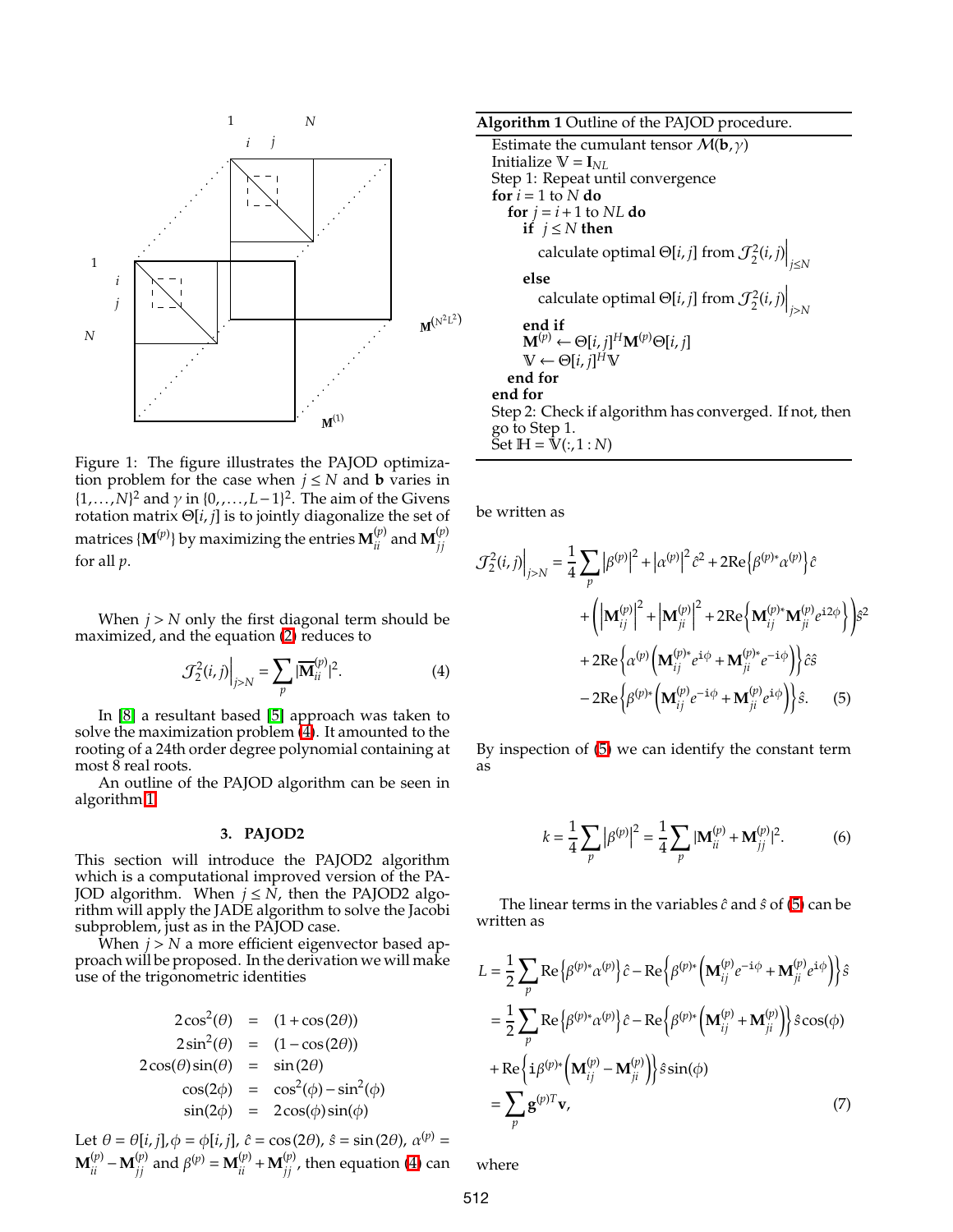$$
\mathbf{v} = \begin{bmatrix} \cos(2\theta[i,j]) \\ \sin(2\theta[i,j])\cos(\phi[i,j]) \\ \sin(2\theta[i,j])\sin(\phi[i,j]) \end{bmatrix}
$$

$$
\mathbf{z}^{(p)} = \frac{1}{2} \begin{bmatrix} \mathbf{M}_{ii}^{(p)} - \mathbf{M}_{jj}^{(p)} \\ -(\mathbf{M}_{ij}^{(p)} + \mathbf{M}_{ji}^{(p)}) \\ \mathbf{i}(\mathbf{M}_{ij}^{(p)} - \mathbf{M}_{ji}^{(p)}) \end{bmatrix}
$$

$$
\mathbf{g}^{(p)} = \text{Re}\left\{ \left( \mathbf{M}_{ii}^{(p)} + \mathbf{M}_{jj}^{(p)} \right)^{*} \mathbf{z}^{(p)} \right\}
$$

The quadratic term of [\(5\)](#page-2-3) will now be written as

$$
Q = \frac{1}{4} \sum_{p} |\alpha^{(p)}|^2 \hat{c}^2 + 2 \text{Re} {\alpha^{(p)} (\mathbf{M}_{ij}^{(p)*} e^{i\phi} + \mathbf{M}_{ji}^{(p)*} e^{-i\phi}) } \hat{c}^2
$$
  
+ 
$$
(|\mathbf{M}_{ij}^{(p)}|^2 + |\mathbf{M}_{ji}^{(p)}|^2 + 2 \text{Re} {\mathbf{M}_{ij}^{(p)*} \mathbf{M}_{ji}^{(p)}} e^{i2\phi} } \hat{c}^2
$$
  
= 
$$
\frac{1}{4} \sum_{p} |\alpha^{(p)}|^2 \hat{c}^2 + (|\mathbf{M}_{ij}^{(p)}|^2 + |\mathbf{M}_{ji}^{(p)}|^2) \hat{s}^2 (\cos^2(\phi) + \sin^2(\phi))
$$
  
+ 
$$
2 \text{Re} {\mathbf{M}_{ij}^{(p)*} \mathbf{M}_{ji}^{(p)}} \hat{s}^2 \cos(2\phi) + 2 \text{Re} {\mathbf{M}_{ij}^{(p)*} \mathbf{M}_{ji}^{(p)}} \hat{s}^2 \sin(2\phi)
$$
  
+ 
$$
2 \text{Re} {\alpha^{(p)} (\mathbf{M}_{ij}^{(p)} + \mathbf{M}_{ji}^{(p)})^2} \hat{c}^2 \cos(\phi)
$$
  
+ 
$$
2 \text{Re} {\mathbf{M}_{ij}^{(p)} (\mathbf{M}_{ij}^{(p)} - \mathbf{M}_{ji}^{(p)})^2} \hat{c}^2 \sin(\phi)
$$
  
= 
$$
\frac{1}{4} \sum_{p} |\alpha^{(p)}|^2 \hat{c}^2 + (|\mathbf{M}_{ij}^{(p)}|^2 + |\mathbf{M}_{ji}^{(p)}|^2) \hat{s}^2 (\cos^2(\phi) + \sin^2(\phi))
$$
  
+ 
$$
2 \text{Re} {\mathbf{M}_{ij}^{(p)*} \mathbf{M}_{ji}^{(p)}} \hat{s}^2 (\cos^2(\phi) - \sin^2(\phi))
$$
  
+ 
$$
4 \text{Re} {\mathbf{M}_{ij}^{(p)*} \mathbf{M}_{ji}^{(p)}} \hat{s}^2 \cos(\phi) \sin(\phi)
$$
  
+ 
$$
2 \text{Re} {\alpha^{(p)} (\mathbf{M}_{ij}^{(p)} + \mathbf{M}_{ji}^{(p)})^2
$$

where  $\mathbf{G}^{(p)} = \text{Re}\left\{\mathbf{z}^{(p)}\mathbf{z}^{(p)H}\right\}.$ 

From the equations  $(6)$ ,  $(7)$  and  $(8)$ , equation  $(4)$  can be reformulated as

<span id="page-3-1"></span>
$$
\mathcal{J}_2^2(i,j)\Big|_{j>N} = \mathbf{v}^T \mathbf{G} \mathbf{v} + \mathbf{g}^T \mathbf{v} + k,\tag{9}
$$

where  $\mathbf{G} = \sum_p \mathbf{G}^{(p)}$  and  $\mathbf{g} = \sum_p \mathbf{g}^{(p)}.$  We should maximize [\(9\)](#page-3-1) under the constraint  $\|\mathbf{v}\| = 1$ . A problem of the same form appeared in [\[2\]](#page-4-13).

Maximizing [\(9\)](#page-3-1) subject to the constraint that  $\|\mathbf{v}\|^2 = 1$ using the Lagrange multiplier method leads to

<span id="page-3-4"></span>
$$
2(G + \lambda I)v + g = 0, \lambda \in \mathbb{R}.
$$
 (10)

Assume that  $(G + \lambda I)^{-1}$  exists, we have that

$$
\mathbf{v} = -\frac{1}{2} \left( \mathbf{G} + \lambda \mathbf{I} \right)^{-1} \mathbf{g}.
$$

 $\mathbf{G}$ iven the EVD  $\mathbf{G} = \mathbf{E} \mathbf{\Lambda} \mathbf{E}^T$  we have

<span id="page-3-2"></span>
$$
\|\mathbf{v}\|^2 = 1 \Leftrightarrow \frac{1}{4} \sum_{i=1}^3 \frac{\left(\mathbf{E}_i^T \mathbf{g}\right)^2}{\left(\Lambda_{ii} + \lambda\right)^2} = 1,\tag{11}
$$

where  $\mathbf{E}_i$  and  $\Lambda_{ii}$  denote the *i*th eigenvector and eigenvalue of **G** respectively. From [\(11\)](#page-3-2) one can deduce that the problem amounts to rooting a polynomial of degree 6 and thereafter selecting the root of the corresponding **v** which maximizes  $\mathcal{J}_2^2(i,j)$ .

If  $(G + \lambda I)^{-1}$  $(G + \lambda I)^{-1}$  $(G + \lambda I)^{-1}$  does not exist<sup>1</sup>, which could occur if  $\lambda = 0$  and **G** is singular or when  $\lambda = -\Lambda_{ii}$  for some *i*, then we have to resort to [\(10\)](#page-3-4) for the computation of **v**:

$$
\mathbf{v} = -\frac{1}{2} \left( \mathbf{G} - \Lambda_{ii} \mathbf{I} \right)^{\dagger} \mathbf{g} + c_i \mathbf{E}_i,
$$

where  $c_i$  is a real constant chosen such that  $\|\mathbf{v}\| = 1$  and  $\mathcal{J}_2^2(i,j)$  is maximum. If it exists, then it is given by

$$
c_i = sign(\mathbf{E}_i^T \mathbf{g}) \sqrt{1 - ||(\mathbf{G} - \Lambda_{ii}\mathbf{I})^{\dagger} \mathbf{g}||^2 / 4}.
$$

### **4. COMPUTER RESULTS**

Our simulations will based on on 2-Input-2-Output channels  $(N = 2)$ , the channels and equalizers were of the same length  $(K = L)$  and the data blocks consists each of a QPSK sequence of 512 symbols. The paraunitary channel is generated, just as in [\[8\]](#page-4-0), as follows:

$$
\mathbf{F}(z) = \mathbf{R}(\phi_0) \prod_{m=1}^{L-1} \mathbf{Z}(z) \mathbf{R}(\phi_m)
$$

where

$$
\mathbf{Z}(z) = \begin{bmatrix} 1 & 0 \\ 0 & z^{-1} \end{bmatrix}, \mathbf{R}(\phi) = \begin{bmatrix} \cos(\phi) & -\sin(\phi)e^{-i\theta} \\ \sin(\phi)e^{i\theta} & \cos(\phi) \end{bmatrix}
$$

<span id="page-3-0"></span>and the parameters  $\phi_i$  and  $\theta_i$  are drawn according to a uniform distribution in [0,2 $\pi$ ). The filtered QPSK sequences of unit variance are perturbed by an additive white circular complex Gaussian noise with identity covariance matrix.

The algorithms PAJOD and PAJOD2 are first tested on 100 random channels of varying SNR. To measure the elapsed time used to execute the algorithms in MAT-LAB, the built-in functions  $\textit{tic}(\cdot)$  and  $\textit{toc}(\cdot)$  are used and the mean and median time results can be seen in figure [2](#page-4-14) and [3](#page-4-15) respectively. By inspection of the figures it can be seen that the PAJOD2 algorithm is cheaper than the PAJOD algorithm.

A second simulation was conducted in order to investigate the computation time of the algorithms as a function of the filter length. The SNR was fixed to 10 while the filter and channel length varied from 2 to 8 with a hop factor of 1. The mean computation time over 10 simulations result can be seen in figure [4.](#page-4-16) Here it can be seen that the computational complexity of the PAJOD2 method is consistently lower than the PAJOD method when *L* is increasing.

<span id="page-3-3"></span><sup>&</sup>lt;sup>1</sup>This case has not been observed in our simulations.